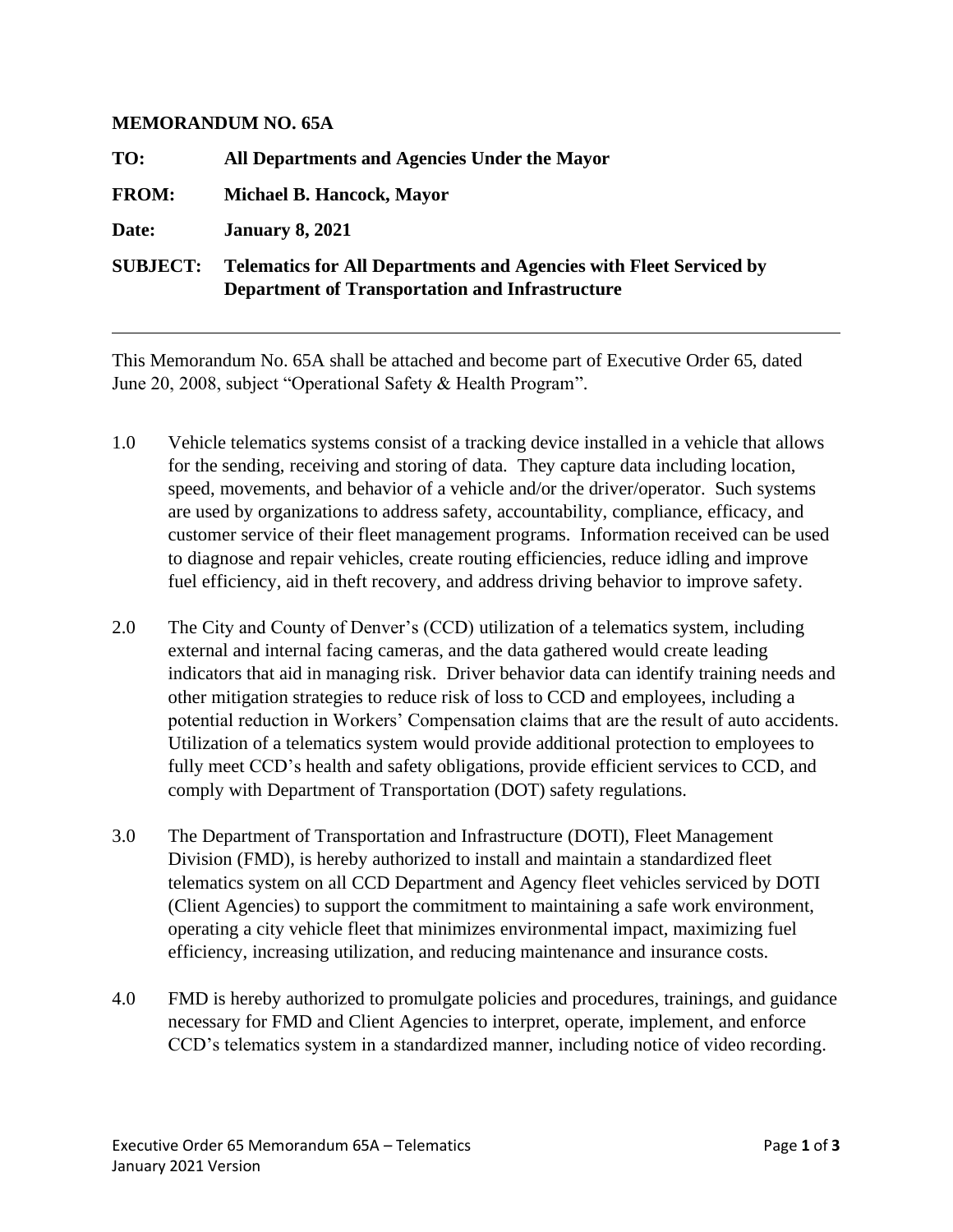5.0 **Data Governance:** FMD shall establish governance for access to and retention of telematics data in accordance with CCD's records retention policies and Technology Services data governance policies. Data collected for employee safety purposes shall follow these same policies. In addition, any driver-facing cameras should be only used as set forth herein, taking into consideration employee privacy. Further, FMD shall create a policy for how any driver-facing camera footage will be recorded, stored, and used and make the policy available to Client Agencies and drivers/operators. All employee related information shall be considered protected data and confidential information that falls under the governance of Executive Order 143 and Executive Order 18.

FMD, in collaboration with the Technology Data Tools and Governance Team, shall establish role-based security that segments data according to functional need and limits distribution on a need to know basis.

- 5.1 Authorized Uses of Data:
	- 5.1.1 Monitoring and analytics of vehicle diagnostics and performance.
	- 5.1.2 Monitoring of location for asset inventory, theft recovery, operational efficiency, and situational awareness.
	- 5.1.3 Monitoring and analytics of operator behavior as it relates to safety.
	- 5.1.4 Investigation of a vehicle-related or employee-related incident.
- 6.0 **Reporting:** FMD shall provide Risk Management and Client Agencies general reporting on driver behavior data including harsh driving, distracted driving behaviors, or other safety relevant information.
- 7.0 **Department-Level Driver Safety Behavior Program:** DOTI Workplace Safety and Risk Management shall work with Client Agencies to develop driver safety programs in accordance with Executive Order 65 Safety Standard 65.10 – Motor Vehicle Safety Standard, and behavioral data trends.
- 8.0 **Client Agency Drivers/Operators:** In addition to taking all required trainings related to use of the system, Client Agency drivers/operators shall routinely inspect the system camera for proper physical alignment and aim, remove any camera obstructions, make camera alignment corrections, or report camera installation issues or damage to ensure that the system operates as designed.

Client Agencies that have DOT-regulated equipment requiring pre- and post-trip inspections shall conduct said inspections using the standard telematics solution and any end-user applications.

Client Agencies that have DOT-regulated equipment requiring pre- and post-trip inspections shall provide drivers/operators with end-user technology such as tablets or